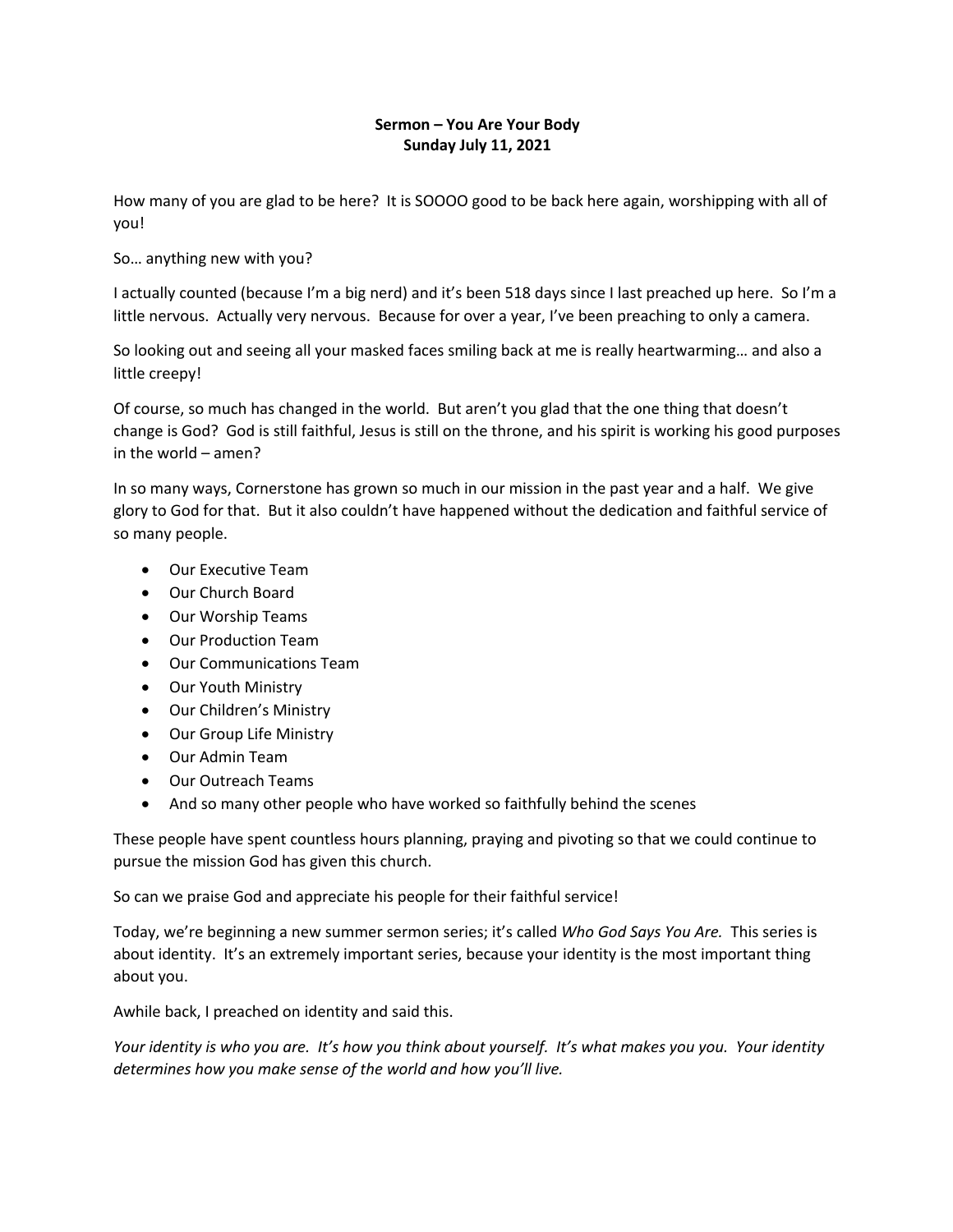*But here's the thing. You and I hear voices all the time. These voices tell you who you are and who you should be.*

- *Sometimes you hear the voices in your pain.*
- *Sometimes you hear the voices in what others say about you.*
- *Sometimes you hear the voices in culture.*

*Someone once said that life is about identity construction. And the sad truth is, many of us have allowed these other voices to construct our identity for us. So when it comes to your identity, whose voice are you listening to?*

This is the question we're asking in this series. The series is based on a book by an author named Klyne Snodgrass.

Each Sunday in this series, we'll be exploring one of the nine factors that shape our identity.

We hope this series will help you understand how these factors shape your identity. We hope it will also help you to establish your identity more deeply not in who others say you are but in who God says you are.

Now, if you're looking for a place to about identity with others, I want to tell you about a great opportunity! This summer, we're running a semester group called Crash the Chatterbox.

#### **[PPT: Chatterbox image from website]**

In this group, you'll learn to identify the lies of insecurity, fear, condemnation and discouragement. These lies steal the life of God from you. You'll also learn to hear the voice of God above all the lies, telling you who you really are.

So how do you sign-up? Simply check out the link on the screen.

#### **[PPT, Online Hosts: www.cornerstonechurch.ca/crash-the-chatterbox]**

Today, we're going to talk about identity and our bodies.

How many of you know that our culture is obsessed with our bodies?

Through media and advertising, we're constantly bombarded with our culture's standards of "beauty." What do these standards look like? For women, it's usually a body that's young, slim and curvy. For men, it's usually a body that's big, bulky and ripped.

How many of you have ever made the mistake of comparing your body with these impossible standards? I have. And whenever I do that, I feel totally flawed and completely inadequate.

Advertisers know this. That's why they prey on our insecurities. The fitness and beauty industry is worth over a trillion dollars. Why? Because we're obsessed with how our bodies look.

We believe that if we can make our bodies look younger, thinner and more attractive, then we'll feel better about ourselves.

But I want you to repeat after me. Are you ready?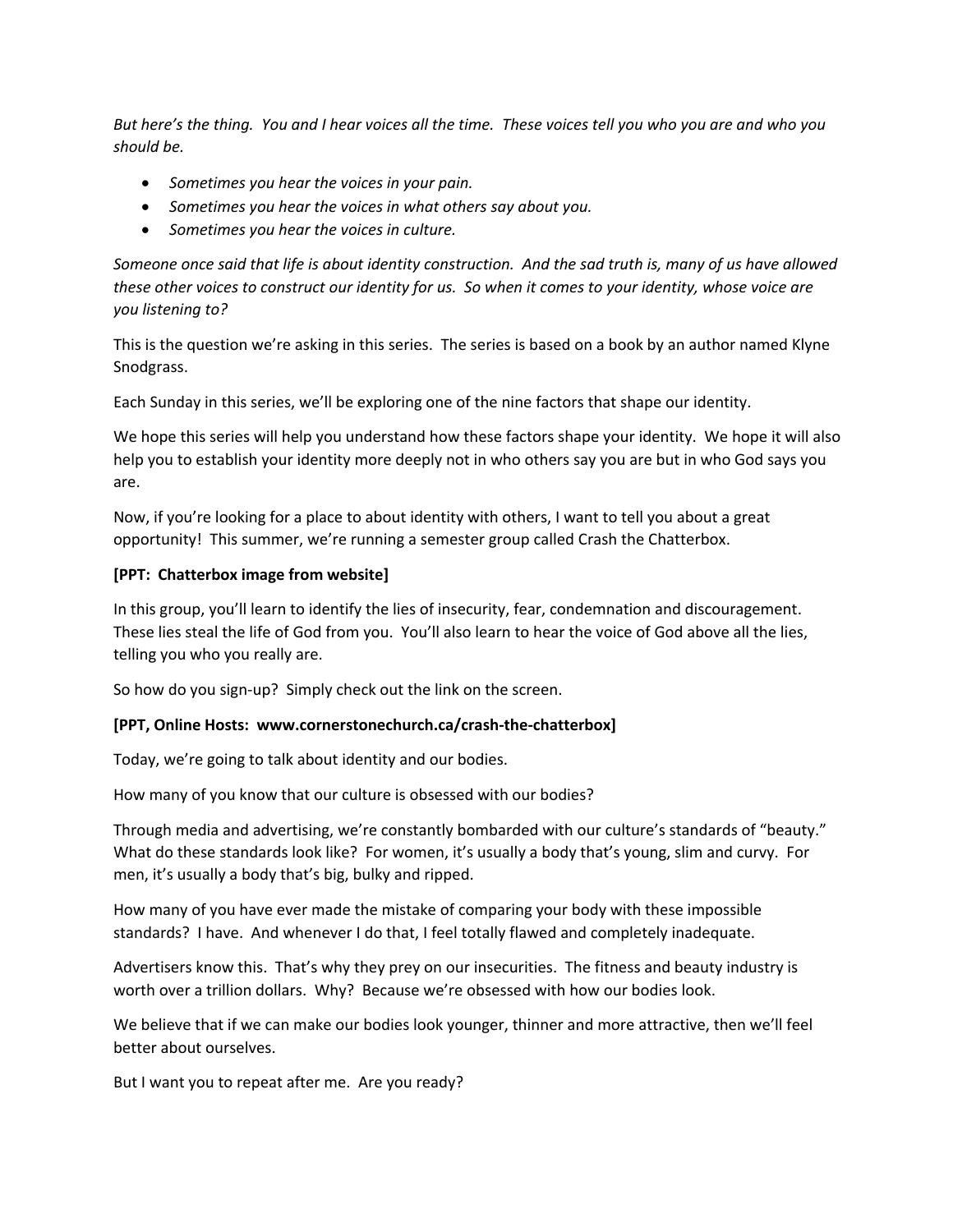I am more than my body. If you're watching online, type that into the chat. I am more than my body.

You are more than your body. Your significance doesn't come from your looks, your size or your fitness.

How many of you know someone who was written off because of their looks?

In 2009, a 47 year-old unemployed church volunteer by the name of Susan Boyle auditioned for the show Britain's Got Talent.

## **[PPT: Image of Susan Boyle]**

When she said that her dream was to become a singer, the audience smirked and mocked her. Even the judges were cynical. But then she sang.

Her performance was so powerful that people couldn't believe what they had just seen. They couldn't believe that someone who looked like that could sing so beautifully.

Our world will judge you on your looks. But you are more than your body. Your identity doesn't come from your appearance.

You are more than your body. But at the same time, you are not less than your body.

You and I are embodied beings. In other words, God made us to have bodies. Everything you do, you do through your body.

- You play and work through your body.
- You connect with people through your body.
- You think and experience the world through your body.
- You experience pleasure and pain through your body.
- You worship, serve and pray through your body.

Dallas Willard, the late Christian philosopher and author says that **"my body is the original and primary place of my dominion and my responsibility. It is only through it that I have a world in which to live… [it] is part of who I am and essential to my identity. My life experiences come to me through… my body."**

## **[PPT]**

But here's the problem. When it comes to our body, people tend to fall into two extremes. Either they place *too much* importance on it - obsessing over their bodies. Or they place *too little* importance on it, neglecting the body to focus on spiritual things.

So what's the proper way to understand your body? How can you appreciate the value of your body without falling into either extreme?

What I want to do today is look at what the Bible says about the body and how it relates to who we are. Why is this important?

It's important because **Your body is integral to your identity**.

**[PPT, Online hosts – Main Point #1]**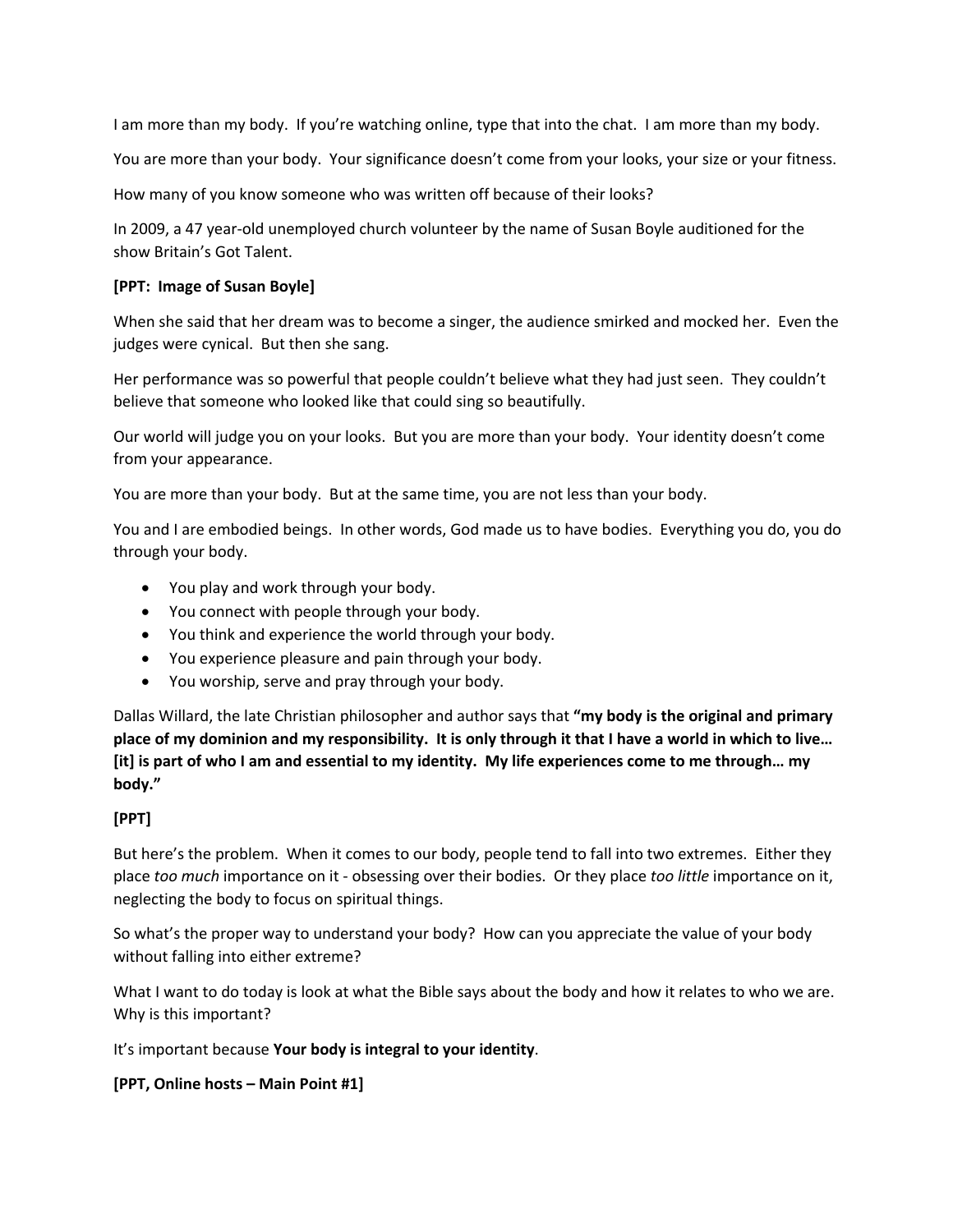God made you to have a body. And your body is a vital part of who you are. How do we know this?

In Genesis 1, God creates human beings. Everything God creates is good because God is a good God. In fact, there's a refrain that runs through Genesis 1 that drives home this point: *And God saw that it was good.*

But after creating man and woman in his image, there's an important shift. He looks at the man and the woman and the bodies he's made for them, and what does he say? He says that it is *very good*.

Turn to your neighbour and say, Your body is very good! If you're online, type into the chat, Your body is very good!

Quick side note, I'm currently doing premarital counselling with a couple. And they have a really cool story. The first time they met was when they sat together during one of my sermons. And the first time they talked to each other was when I asked everyone, just like I did now to turn to their neighbour and say something.

So I guess what I'm saying is, who knows who you might meet today!

Anyway, back to the message.

God created human beings, including their bodies to be *very good*.

But throughout church history, many Christians have believed that the opposite.

In the late first century, a heretical movement called Gnosticism was spreading through the church. It claimed that the physical is evil and that only the spiritual is good. The goal for human beings then is to escape from your bodily prison to become a purely spiritual being.

That was two thousand years ago. But even today, we still see this thinking in the church. We see it:

- When Christians prioritize the soul over the body
- When prayer is more important than taking a meal to a neighbour
- When we don't worship with a local church because we prefer to worship on our own
- When we don't care what happens to our planet because we think we're all going up to heaven anyway

But according to the Bible, your body isn't evil and something to escape. Your body is good and integral to your identity.

In Romans 12, Paul says,

# **Therefore, I urge you, brothers and sisters, in view of God's mercy, to offer your bodies as a living sacrifice, holy and pleasing to God—this is your true and proper worship. (Romans 12:1)**

## **[PPT]**

What does it mean to offer your body to God? To offer your body to God doesn't mean giving him just your physical body. To offer your body means giving him your *entire* being, *all* of you!

Your body is part of your spirituality.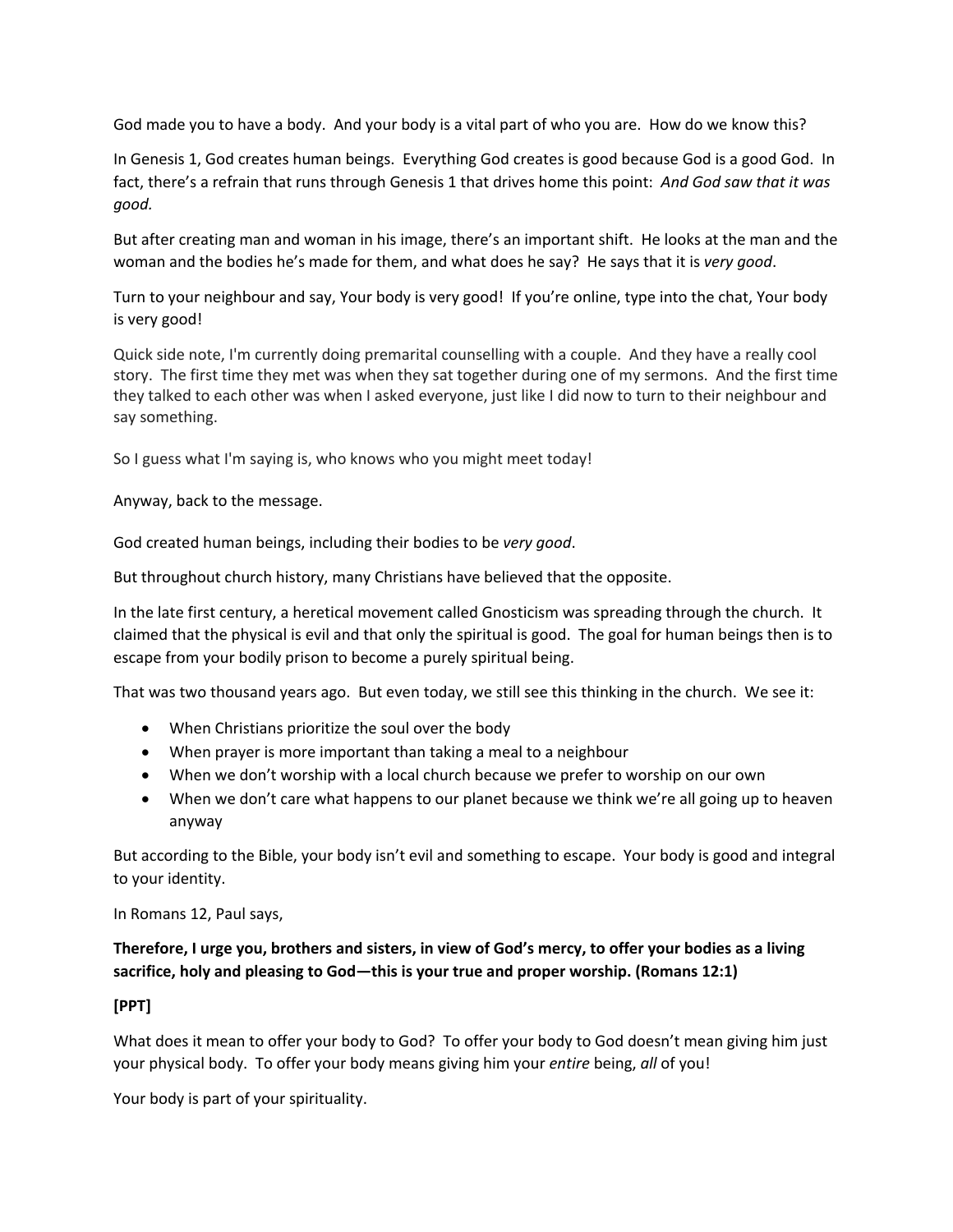In fact, the Bible doesn't look at human beings as just physical beings or spiritual beings. It looks at human beings as a combination of both.

Jesus commands us to "love the LORD your God with all your heart, all your soul, all your mind, and all your strength." (Mark 12:30)

In other words, we love God with our whole being, with all of who we are.

Your body isn't evil. It's not something to neglect or minimize. Your body is part of your spirituality. It's integral to your identity.

And think about it, God himself took on a body!

## **The Word became flesh and made his dwelling among us. (John 1:14)**

## **[PPT]**

Jesus became fully human. And to do that he lived in a physical body. He taught and healed through his body. He walked from town to town with his body. He got hungry and tired in his body.

Jesus lived out his identity in his body. Even after he died, he didn't come back as a spirit. He came back with a new body – a resurrected body.

In fact, when Jesus returns again, he'll come back in his resurrected body. The Bible also says that when he returns, he will give all of us new resurrection bodies as well.

Paul says,

# **It is the same way with the resurrection of the dead. Our earthly bodies are planted in the ground when we die, but they will be raised to live forever. (1 Corinthians 15:42)**

## **[PPT]**

You and I won't exist as disembodied spirits in heaven. We will worship God and rule the world with him in the new heavens and the new earth with new restored bodies.

Our bodies are integral to our identity. So how should we treat them?

The Bible says that we are to treat them with honour. Not just because God made them. Not just because they're part of our spirituality. But because our body is where God's spirit dwells.

In the Old Testament, where did the people go to meet God? In the temple. Why? Because that's where God's presence was. Later when Jesus came to earth, where was God's presence then? Wherever Jesus was. And now that Jesus has ascended into heaven, where is God's presence now?

God's presence is *with* you. God's spirt dwells *in* you.

Paul says,

**Do you not know that your bodies are temples of the Holy Spirit, who is in you, whom you have received from God? You are not your own; <sup>20</sup> you were bought at a price. Therefore honor God with your bodies. (1 Corinthians 6:19-20)**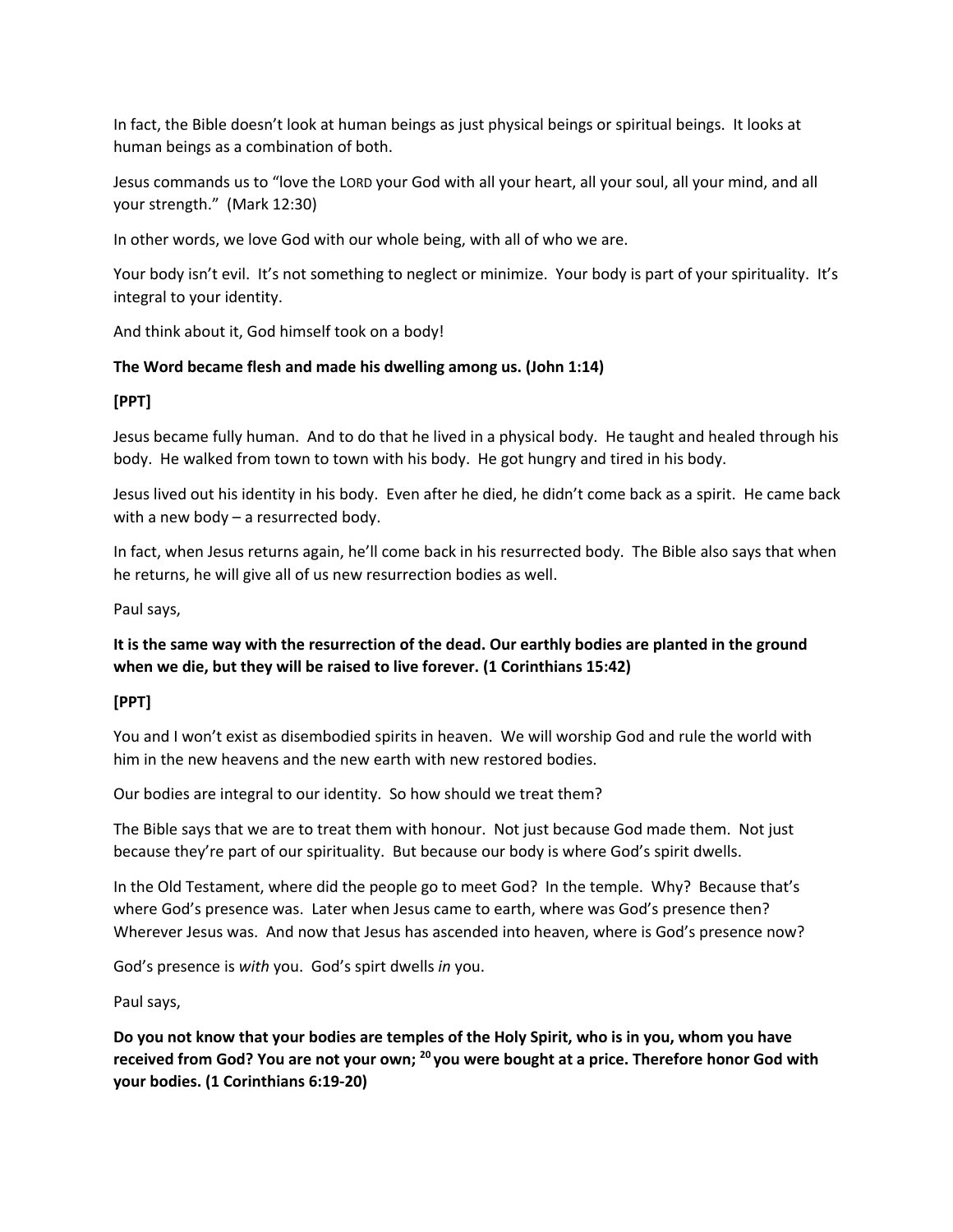# **[PPT]**

God's presence no longer dwells in a tent. God's presence no longer dwells in a temple. Your body is that temple. God dwells in you, that's why we honour God with our bodies.

Your body is integral to your identity. But **You are more than your body**.

## **[PPT, Online Hosts – Main Point #2]**

Our staff and prayer teams pray weekly over the prayer requests that come in. And I don't know but I don't remember *so many* people going through *so many* health challenges! So many people are also *supporting* a loved one who's sick or aging.

- Maybe it's cancer or diabetes.
- Maybe it's depression or anxiety.
- Maybe it's a developmental issue that affects their learning or social interactions.
- Maybe it's a chronic health issue that impacts your quality of life.

And I know it's tough.

- Living daily with the symptoms and the pain
- Not being able to do things you used to do
- Watching your body deteriorate
- Perhaps not knowing what the problem even is
- Worrying about what this means for the future

One Bible scholar says that our body is "the earliest gift of our Creator to us."

But what if you don't like your gift? What if your body isn't working the way it's supposed to work?

Unfortunately, this isn't Costco. You can't just go to Customer Service, do an exchange and get a new body. It doesn't work like that.

How do you live with hope even when your body's not working the way you want it to?

This was the question one teenage girl had to wrestle with. Growing up, she was always active and athletic. She rode horses, swam and played tennis.

But at the age of 17, she broke her neck in a diving accident.

Her spinal cord was severed and she was paralyzed from the shoulders down. Her name is Joni Eareckson Tada.

#### **[PPT: Image of Joni Eareckson Tada]**

How do you live with hope when your body is broken?

Joni was depressed and angry that she couldn't live a normal life. Some of you know about that.

She would drive her power wheelchair into walls until they cracked. She turned to alcohol. She had suicidal thoughts.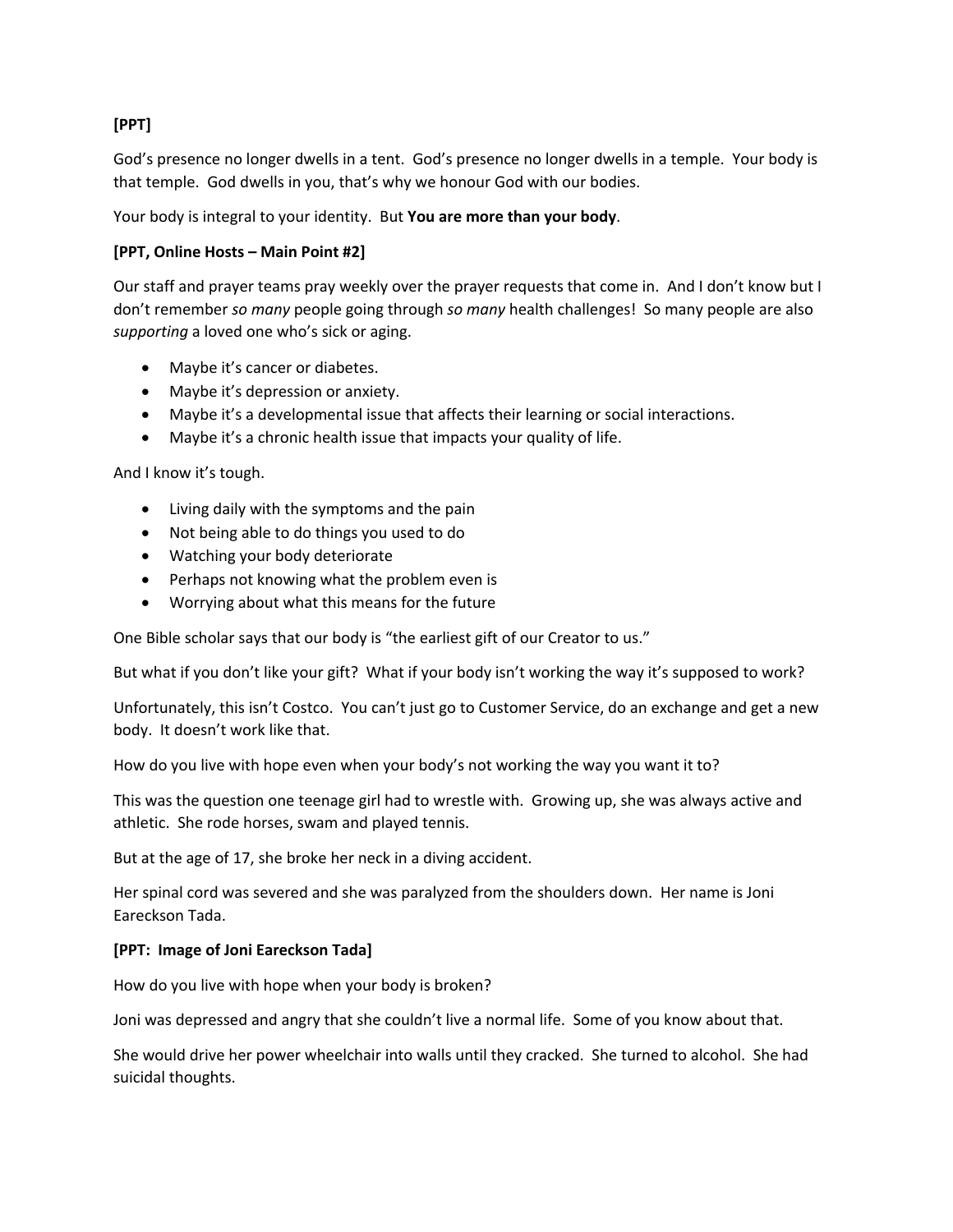She raged at God. Asking, Why did you let this happen? Why can't you heal me? But it felt like God was silent.

After months of staring at the ceiling and feeling sorry for herself, she had a spiritual awakening. What she realized was that God was with her.

This new hope helped her to accept her physical limitations.

- She began rehabilitation programs.
- She learned to live with her disabilities.
- She became passionate about Jesus.
- She asked him to show his plans for her.

What happened to her next?

- She began to paint and draw holding the instruments in her teeth.
- She used voice recognition software to write over 40 books and record several music albums.
- She starred in a movie about her life and advocates for those who have disabilities.

Four years ago, on the 50<sup>th</sup> anniversary of her accident, she was asked to reflect on how she could live with hope despite her disabilities. Listen to what she said,

"I don't think you could find a happier follower of Jesus than me. I thank God every day for my wheelchair. How did I make it despite my physical condition? It has everything to do with God's grace – not just grace over the long haul, but grace in tiny moments, like breathing in and out, like stepping stones leading you from one experience to the next. The beauty of such grace is that it eclipses the suffering until one day, you look back and see five decades of God working in a mighty way."

How could she hope despite her disability? One word – grace.

The Apostle Paul knew about this as well. He struggled with what he called a "thorn in his flesh" which many scholars believe was some kind of physical affliction.

He even prayed three times for God to take it away. And remember, this was Paul. Possibly the greatest apostle and missionary who ever lived. But God didn't answer this prayer. Instead he gave him something else.

## He said, **"My grace is sufficient for you, for my power is made perfect in weakness." (2 Corinthians 12:9)**

## **[PPT]**

As much as your body is a gift from God, it's also affected by the Fall. Accepting your physical limitations is part of what it means to live with your body.

Yes, continue to pray and get healing. And we'd be privileged to pray for you as well. But as much as we take care of our bodies, all our bodies will age, deteriorate and eventually die. And even though one day we'll get new bodies at the resurrection, we still need to live within the limits and brokenness of our bodies until then.

But here's the thing. You are more than your body. Why? Because God's grace is sufficient for you.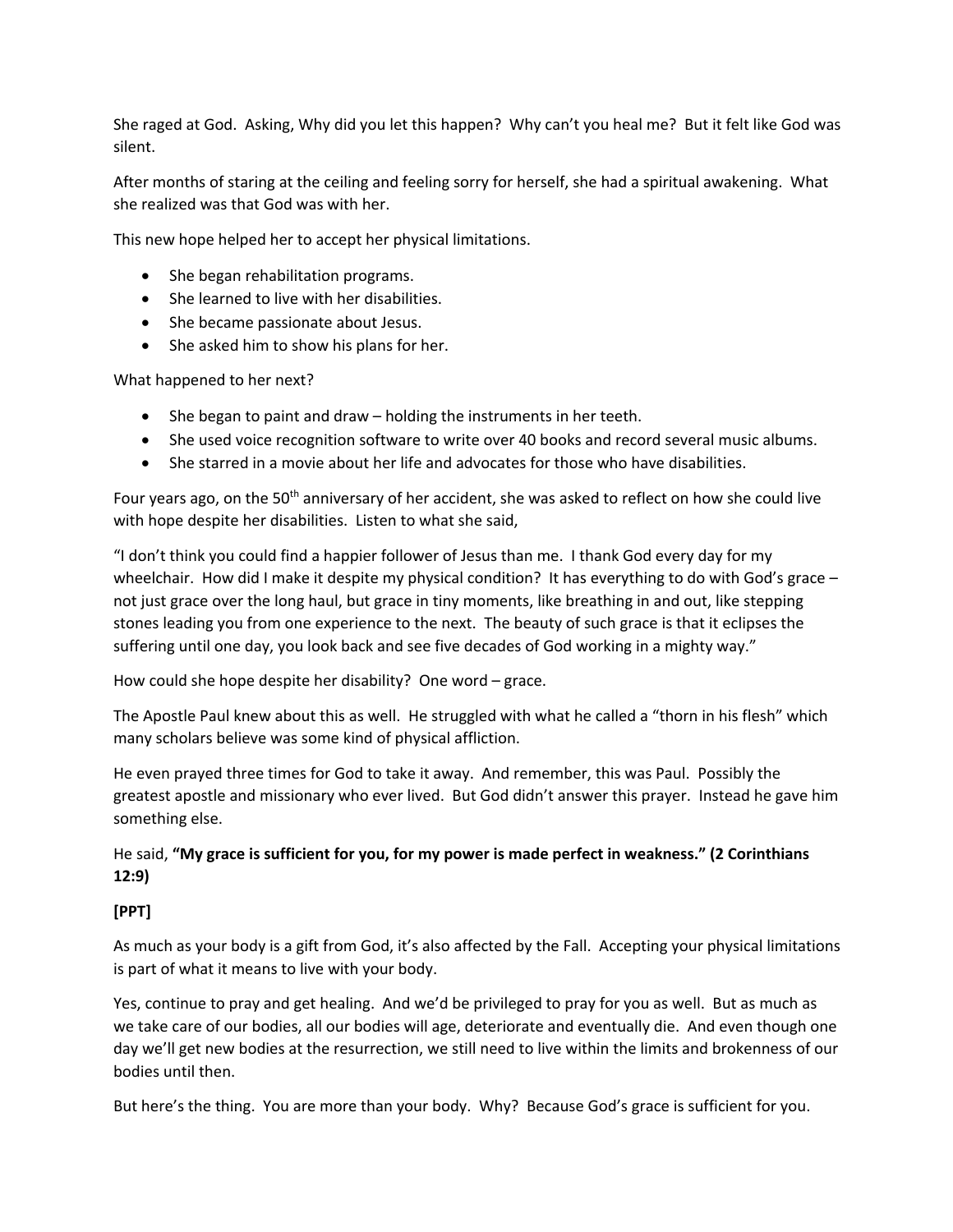- His grace will help you live with peace that passes understanding, one day at a time.
- His grace will help you live within and even beyond your physical limitations.
- His grace will lead you into deeper experiences of his love for you.
- His grace will redeem the pain and help you discover his purpose.

Whatever health challenges you're going through, whoever you're supporting, if God's grace was sufficient for Joni Eareckson Tada and the Apostle Paul, do you think it can it be sufficient for you?

We've been talking today about identity and our bodies. Your body is integral to who you are. But you're also more than your body.

So how do you live into your identity with your body? Here are three things you can do.

#### First, **Take Care of Your Body**.

How do you do that? You exercise, stay active and eat healthy. This will look different for everyone, depending on their situation.

But the point is to care for your body by keeping it healthy. Not so you can rock 6-pack abs.

For a Christian, the primary motivation for taking care of your body isn't to have a beach body. It's to live a more productive life for him.

At Cornerstone, Baha runs our Strengths Workshops and learning labs. Many of you know him. Often he'll work 60 hours a week teaching, coaching and writing. And by his own admission, this is perhaps the most fruitful season of his life.

Guess what? Baha will be turning 80 this year. How does he find the energy and strength to serve so faithfully and make such a big impact?

Baha takes good care of his body. He eats healthy, gets lots of sleep, does 30 minutes a day on the treadmill and is constantly learning to keep his mind sharp.

How many of you would love to see your impact grow as you get older?

Taking good care of your body isn't just for the sake of your body. It's so you can live a more productive life for God.

#### Second, **Ask yourself, Has my body become an "idol"?**

While some of you need to do more to take care of your bodies, some of you may actually need to do less.

Because our culture is obsessed with the body. So many people

- Compare their looks with celebrities.
- Spend too much time on their appearance.
- Get extreme with their exercise and dieting.

It's possible to actually *overidentify* with your body. That's when it becomes an idol.